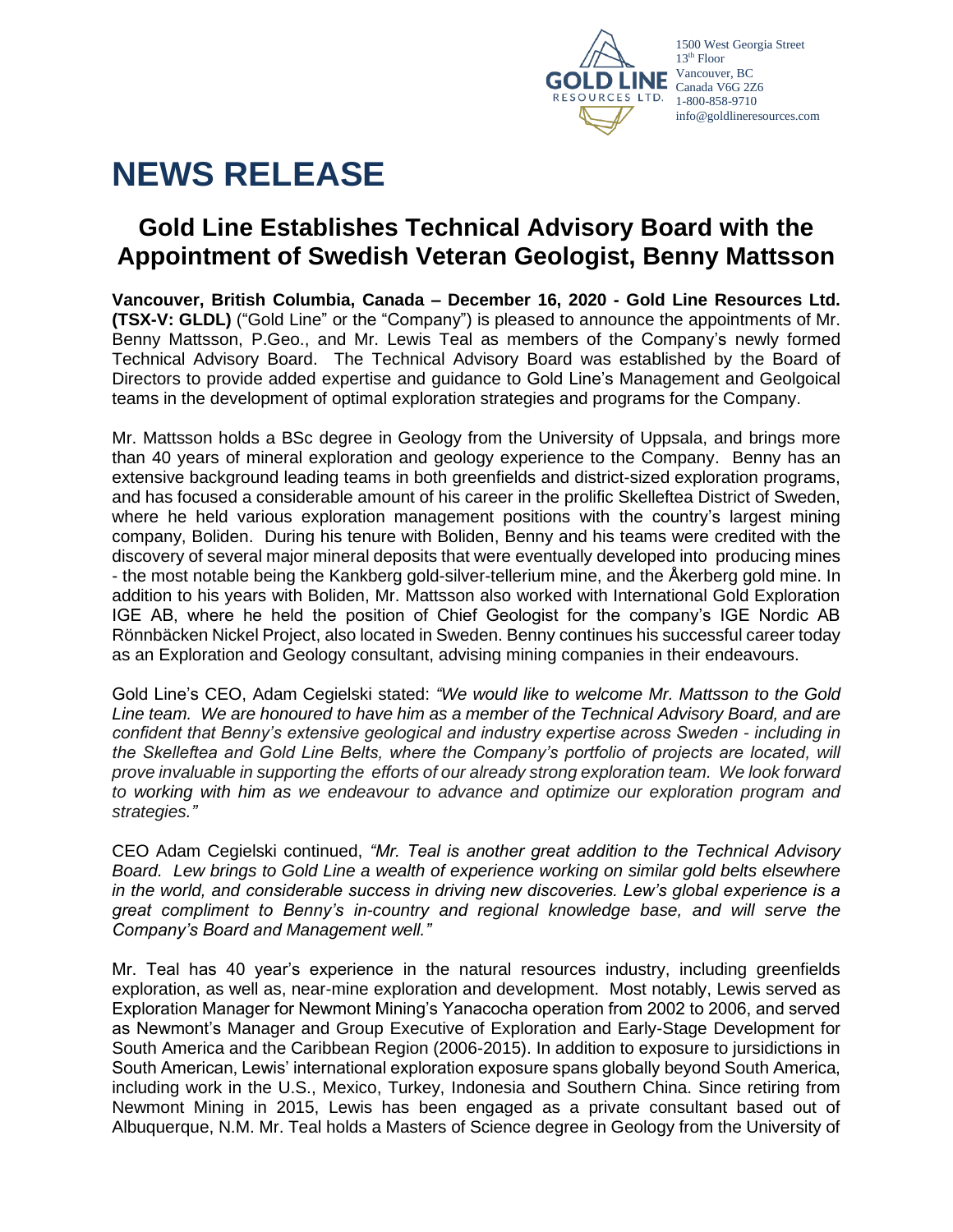Texas, and is a licensed Certified Professional Geologist, and is also a Qualified Person, as the term is defined by National Instrument 43-101.

### **ABOUT GOLD LINE RESOURCES LTD.**

Gold Line Resources Ltd. is a Canadian junior mineral exploration company with a portfolio of exploration properties located within the prolific, yet under-explored, Gold Line Mineral Belt and Skelleftea Belt situated in North Central Sweden - one of the world's top mining jurisdictions and emerging exploration frontiers. The Company currently has four (4) prospective gold exploration properties in North Central Sweden, including the Kankberg Norra property located in the Skellefteå Belt, and the Långtjärn, Blabarliden, and Paubacken properties, located within the Gold Line Mineral Belt. Gold Line's properties are located on a 200 kilometer mineralized greenstonesedimentary belt that is host to multiple high-grade gold deposits. The Company intends to undertake significant exploration work on the Långtjärn Property, as recommended by the authors of the Company's NI 43-101 Technical Report, titled "Technical Report for the Långtjärn Property, Northern Sweden" dated effective June 30, 2020, and available under the Company's profile at [www.sedar.com](http://www.sedar.com/) .

The Company has a strategic shareholder in EMX Royalty Corp. who is involved in executing the exploration programs and providing technical guidance.

#### **GOLD LINE RESOURCES LTD.**

Adam Cegielski CEO & Director

For further information contact Investor Relations by email or telephone a[ti](mailto:i%20investor@goldlineresources.com)  [investor@goldlineresources.com](mailto:i%20investor@goldlineresources.com) and 1-800-858-9710.

*Neither the TSX Venture Exchange (TSXV) nor its Regulation Services Provider (as that term is defined in the policies of the TSXV) accepts responsibility for the adequacy or accuracy of the content of this news release.*

#### **FORWARD LOOKING INFORMATION**

This news release includes certain statements that constitute "forward-looking information" within the meaning of applicable securities law, including without limitation, statements regarding the Company's intent to undertake significant exploration work on the Långtjärn Property. Forward-looking statements address future events and conditions and are necessarily based upon a number of estimates and assumptions. These statements relate to analyses and other information that are based on forecasts of future results, estimates of amounts not yet determinable and assumptions of management. Any statements that express or involve discussions with respect to predictions, expectations, beliefs, plans, projections, objectives, assumptions or future events or performance (often, but not always, using words or phrases such as "expects" or "does not expect", "is expected", "anticipates" or "does not anticipate", "plans", "estimates" or "intends", or stating that certain actions, events or results "may", "could", "would", "might" or "will" be taken, occur or be achieved), and variations of such words, and similar expressions are not statements of historical fact and may be forward-looking statements. Reference(s) to nearby development and exploration projects provide context for Gold Line's properties, which occurs in a similar geologic setting. However, this is not necessarily indicative that Gold Line's properties will host mineralization with similar tonnages or grades. Forward-looking statements are necessarily based upon a number of factors that, if untrue, could cause the actual results, performances or achievements of the Company to be materially different from future results, performances or achievements express or implied by such statements. Such statements and information are based on numerous assumptions regarding present and future business strategies and the environment in which the Company will operate in the future, including